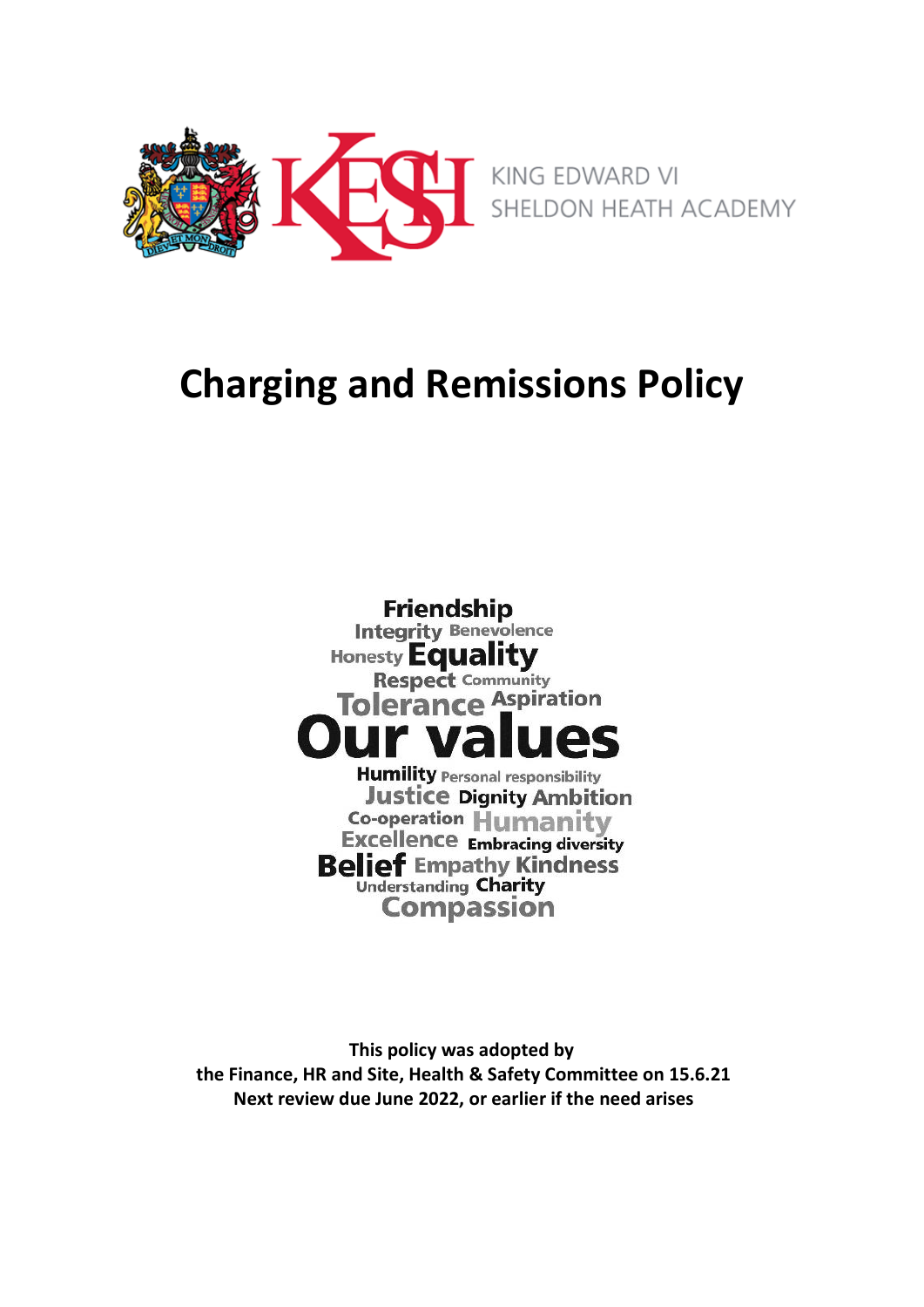# **KING EDWARD VI ACADEMY TRUST BIRMINGHAM CHARGING AND REMISSION POLICY, ACADEMIC YEAR 2020/21**

#### INTRODUCTION

The Academies are required to have a charging and remission policy and all charges for activities, e.g trips, will be made by reference to this policy. Selective Academies should read this policy in conjunction with the Schools of King Edward VI in Birmingham Promise.

#### 1. AIMS

- to make Academy activities accessible to all students regardless of family income;
- to encourage and promote external activities which give added value to the curriculum;
- to provide a process which allows activities to take place at a minimum cost to parents, pupils and the Academy; and
- to respond to the wide variations in family income while not imposing additional burdens on the Academy budget.

# 2. LEGISLATION

This policy is based on advice from the Department for Education (DfE) on charging for school activities and the Education Act 1996, sections 449-462 of which set out the law on charging for school activities in England. Academies are required to comply with this Act through their funding agreements.

#### (a) During School Hours

Education provided during school hours must be free. The definition of "education" includes materials, equipment and transport provided in school hours to carry pupils between the Academy and an activity. It should be noted that schools can charge for any materials, books, instruments, or equipment where the child's parents wish him/her to own them. Although the Academy cannot charge for school time activities, we may invite parents and others to make voluntary contributions (in cash or in kind). If the activity cannot be funded without voluntary contributions, the Academy will make this clear at the outset, and if insufficient funds are raised then the Academy may cancel the activity.

The essential point is that no pupil may be left out of an activity because his or her parents cannot or will not make a contribution of any kind.

Where places are to be allocated, the Academy will make it clear what the policy will be for allocating such places.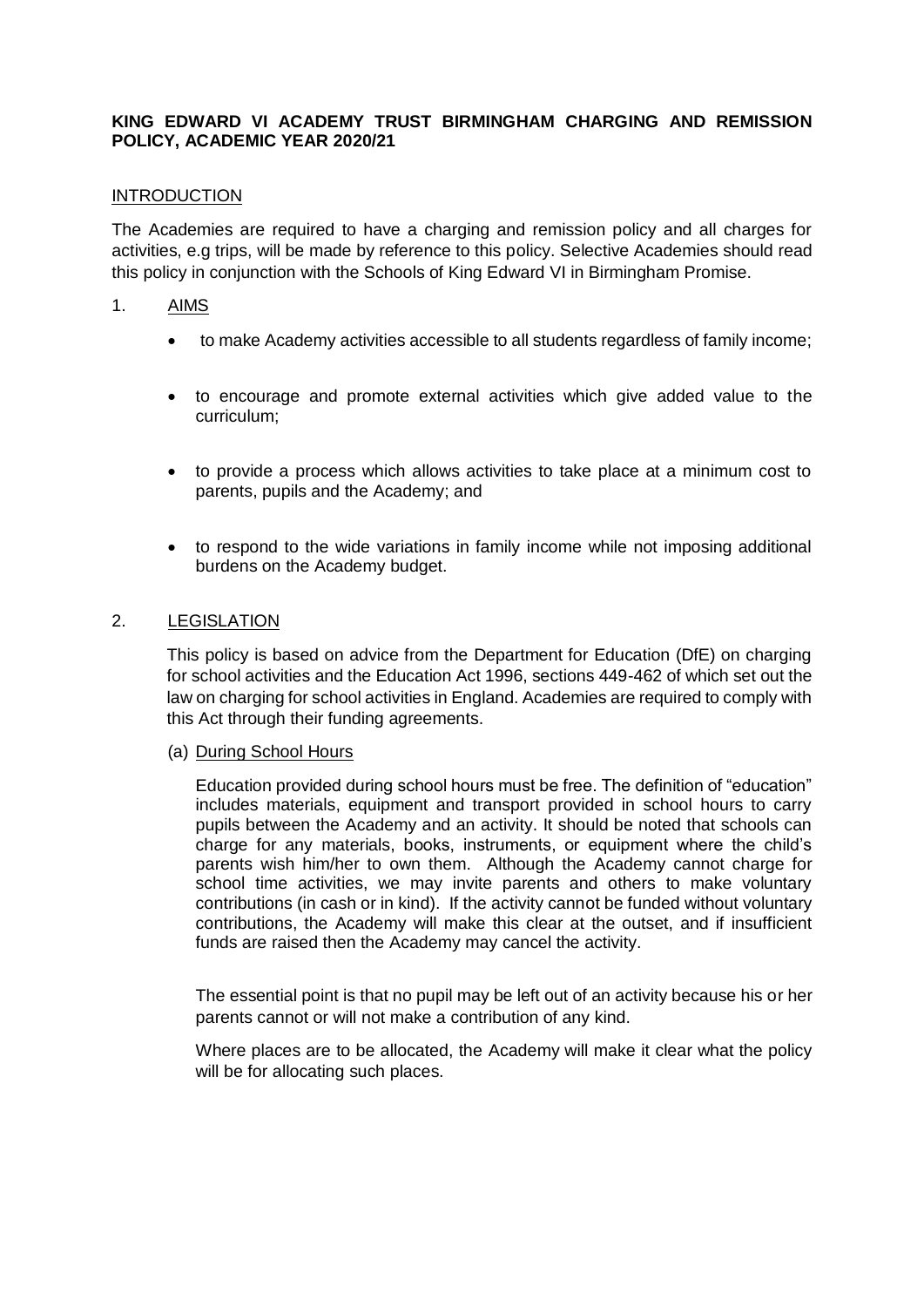#### (b) Education partly during school hours

If 50% or more of the time spent on the activity occurs during school hours, it is deemed to take place during school hours. Time spent on travel counts in this calculation if the travel itself occurs during school hours. School hours do not include the break in the middle of the day.

#### (c) Outside School Hours

Parents can only be charged for activities that happen outside school hours when these activities are not a necessary part of the national curriculum or religious education. No charge can be made for activities that are an essential part of the syllabus for an approved examination.

Charges may be made for other activities that happen outside school hours. The Education Act 1996 describes activities which can be charged for as "optional extras" (please see below for further clarification on optional extras). It is up to the Academy providing the activities to decide whether to make a charge. The Academy can also charge for community facilities<sup>1</sup> if applicable.

Please note for non-residential activities, where less than 50% of the time spent on an activity falls during school hours, it is deemed to have taken place outside school hours. For example, an excursion might require pupils to leave Academy an hour before the school day ends, but the activity does not end until late in the evening.

#### (d) Optional Extras

-

Charges may be made for some activities that are known as 'optional extras'. Where an optional extra is being provided, a charge **can** be made for providing materials, books, instruments, or equipment. **Optional extras are**:

- Education provided outside of school time that is not:
	- a) part of the national curriculum;

b) part of a syllabus for a prescribed public examination that the pupil is being prepared for at the Academy; or

- c) part of religious education.
- Examination entry fee(s) if the registered pupil has not been prepared for the examination(s) at the Academy;
- Transport (other than transport that is required to take the pupil to Academy or to other premises where the Academy has arranged for the pupil to be provided with education);
- Board and lodging for a pupil on a residential visit.

In calculating the cost of optional extras an amount may be included in relation to:

o any materials, books, instruments, or equipment provided in connection with the optional extra;

<sup>1</sup> The powers to provide community facilities are under S.27 (1) of the Education Act 2002.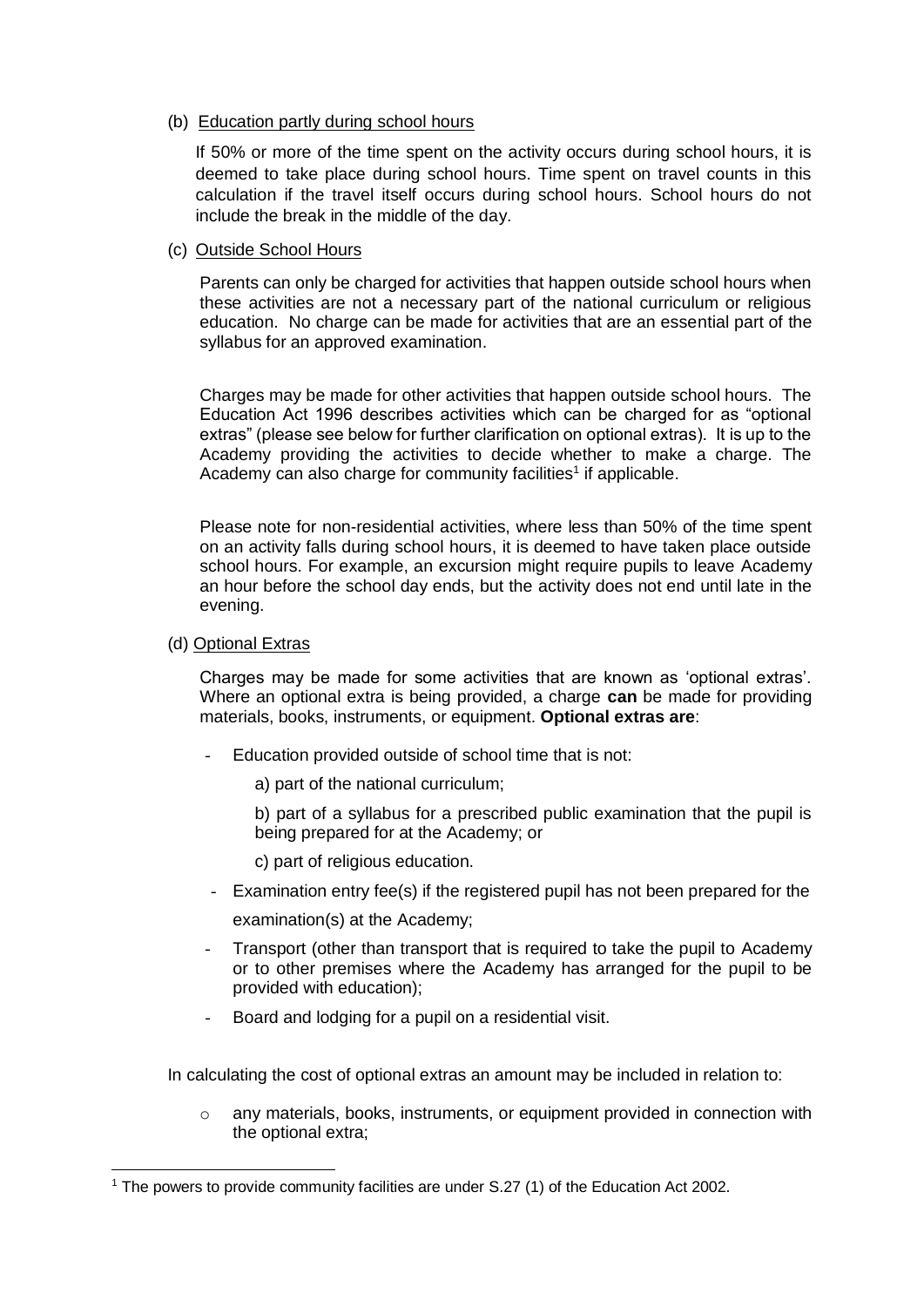- o the cost of buildings and accommodation;
- o non-teaching staff;
- o teaching staff engaged under contracts for services purely to provide an optional extra, this includes supply teachers engaged specifically to provide the optional extra; and
- $\circ$  the cost, or an appropriate proportion of the costs, for teaching staff employed to provide tuition in playing a musical instrument, or vocal tuition, where the tuition is an optional extra.

Any charge made in respect of individual pupils will not exceed the actual cost of providing the optional extra activity, divided equally by the number of pupils participating. It will not include any element of subsidy for any other pupils wishing to participate in the activity whose parents are unwilling or unable to pay the full charge.

In cases where a small proportion of the activity takes place during Academy hours the charge will not include the cost of an alternative provision for those pupils who do not wish to participate. Therefore, no charge will be made for supply teachers to cover for those teachers who are absent from Academy accompanying pupils on a visit.

Participation in any optional extra activity will be on the basis of parental choice and a willingness to meet the charges. Parental agreement is therefore a necessary pre-requisite for the provision of an optional extra where charges will be made.

# 3. RESIDENTIAL ACTIVITY

For a residential activity taking place during school hours or essential to the education provided at the Academy, no charge may be made either for the education or the costs of travel.

However, charges can be made for board and lodging in these circumstances provided the charge does not exceed the actual cost, except for pupils eligible for free school meals (see guidance note). The Head will advise parents of the right to claim free activities if they are in receipt of relevant benefits. Specific rules apply to pupils of Selective Academies eligible for the pupil premium not currently eligible for free school meals; these are detailed in the Schools of King Edward VI in Birmingham Promise.

# (a) Guidance Note

The statutory minimum remission will be given. Thus, where pupils are entitled to free school meals they will be exempt from board and lodgings charges where a residential activity takes place largely during school hours or is essential to the education provided at the Academy.